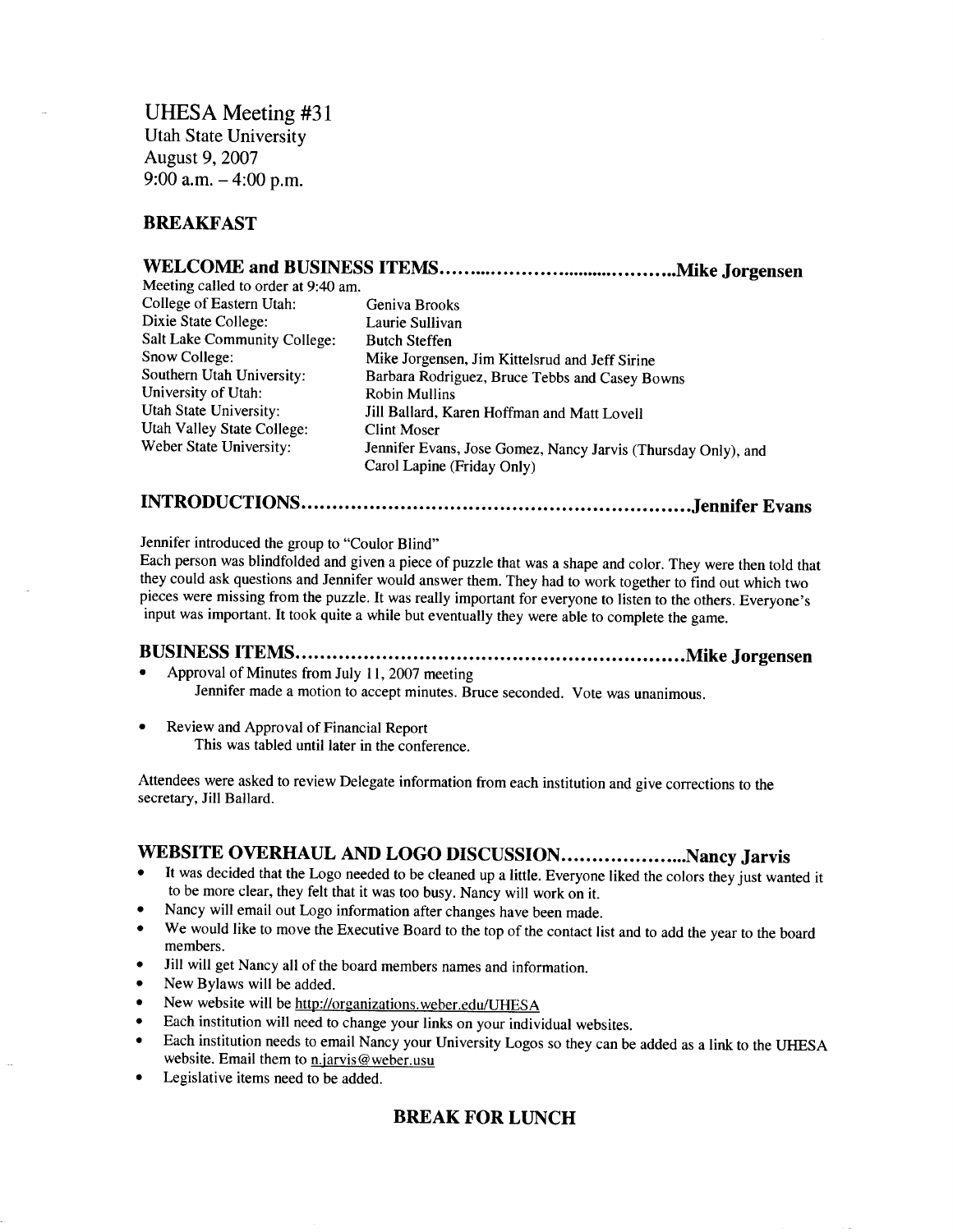# **KEYS TO DYNAMIC LIVING John Paul Murphy**

Marsha Howell from PEA/USU introduced John Paul Murphy to our group.

- Leadership is what you do with your chewing gum when no one is looking.
- 4 Basic Simple Leadership Steps (Become who you want to become)
	- 1. Being real people. I am the very best in existence, no one can make me feel inferior without my permission and you'll make a lousy anyone else. A champion is someone who gets up one more time each time he gets knocked down. Each one of us was born to be champions. Always look in the windshield and not through the rear view window. You take care of the pennies and the dollars will follow  $Crisis + time = HUMOR$
	- 2. Strive to Like all people Young, Old, Obese, Mean,
		- Like all people how they relate to their own potential
	- 3. Aim high and shoot for the stars Find People doing things right
	- 4. Live by John Paul  $11<sup>th</sup>$  Commandment Thou shall not take themselves too darn serious

No matter what your past has been you have a spotless future.

"Communication depends on our ability to make sense of the world as we perceive it, and to understand the perceived world as other describe it". GEOFF COX

# **FINANCIAL REPORT Barbara Rodriguez**

Barbara shared UHESA's financial with the group. A beginning fund balance transfer budget was shared, showing invoices, expenses and revenues for the previous year. Ending fund balance as of August 2007 is \$3586.72. 19 individuals attended the Annual Conference and all monies will been sent to USU to cover registration fees. UHESA dues, in various amounts, are still owed by Dixie, SLCC, and Snow. Jennifer motioned to accept the financial statements and Bruce seconded. It was unanimously approved.

# **BYLAWS Mike Jorgensen**

Laurie made a motion that we change dues to \$200.00 to allow for cost for the Executive Boards travel and for the lunches at our on-site meetings. Barbara seconded. Vote was unanimous.

Section I. Representation and Membership #1 add - and committee chairs to end of sentence. Motioned by Clint. Seconded by Jeff. Vote was unanimous.

Section II. Executive Board. The Executive Board member shall not serve as a committee chair. Added to 1<sup>st</sup> Paragraph. Motioned by Geniva. Seconded by Robin. Vote was unanimous.

ARTICLE II. DUES. 2<sup>nd</sup> paragraph add - and committee chairs as approved by Executive Board. Motioned by Laurie. Seconded by Jennifer. Vote was unanimous. Reimbursement amounts were changed.

| Refindursement amounts were changed.                                                                                                                                                                                                                                                                                |                                   |
|---------------------------------------------------------------------------------------------------------------------------------------------------------------------------------------------------------------------------------------------------------------------------------------------------------------------|-----------------------------------|
| <b>Registrations Fee</b>                                                                                                                                                                                                                                                                                            | Waived                            |
| Lodging (up to $2$ nights)                                                                                                                                                                                                                                                                                          | \$100/night                       |
| Meals                                                                                                                                                                                                                                                                                                               | \$25 per Day                      |
| Travel                                                                                                                                                                                                                                                                                                              | .485 Mileages (as per state rate) |
| Motioned by Robin. Seconded by Geniva. Vote was unanimous.                                                                                                                                                                                                                                                          |                                   |
| $\frac{1}{2}$ $\frac{1}{2}$ $\frac{1}{2}$ $\frac{1}{2}$ $\frac{1}{2}$ $\frac{1}{2}$ $\frac{1}{2}$ $\frac{1}{2}$ $\frac{1}{2}$ $\frac{1}{2}$ $\frac{1}{2}$ $\frac{1}{2}$ $\frac{1}{2}$ $\frac{1}{2}$ $\frac{1}{2}$ $\frac{1}{2}$ $\frac{1}{2}$ $\frac{1}{2}$ $\frac{1}{2}$ $\frac{1}{2}$ $\frac{1}{2}$ $\frac{1}{2}$ |                                   |

\*\* Sentence taken out entirely. Motioned by Jennifer. Seconded by Laurie. Vote was unanimous.

ARTICLE V. Terms of Office and Duties of Officers. Section I. Terms of Office. Treasure will serve for three years in office.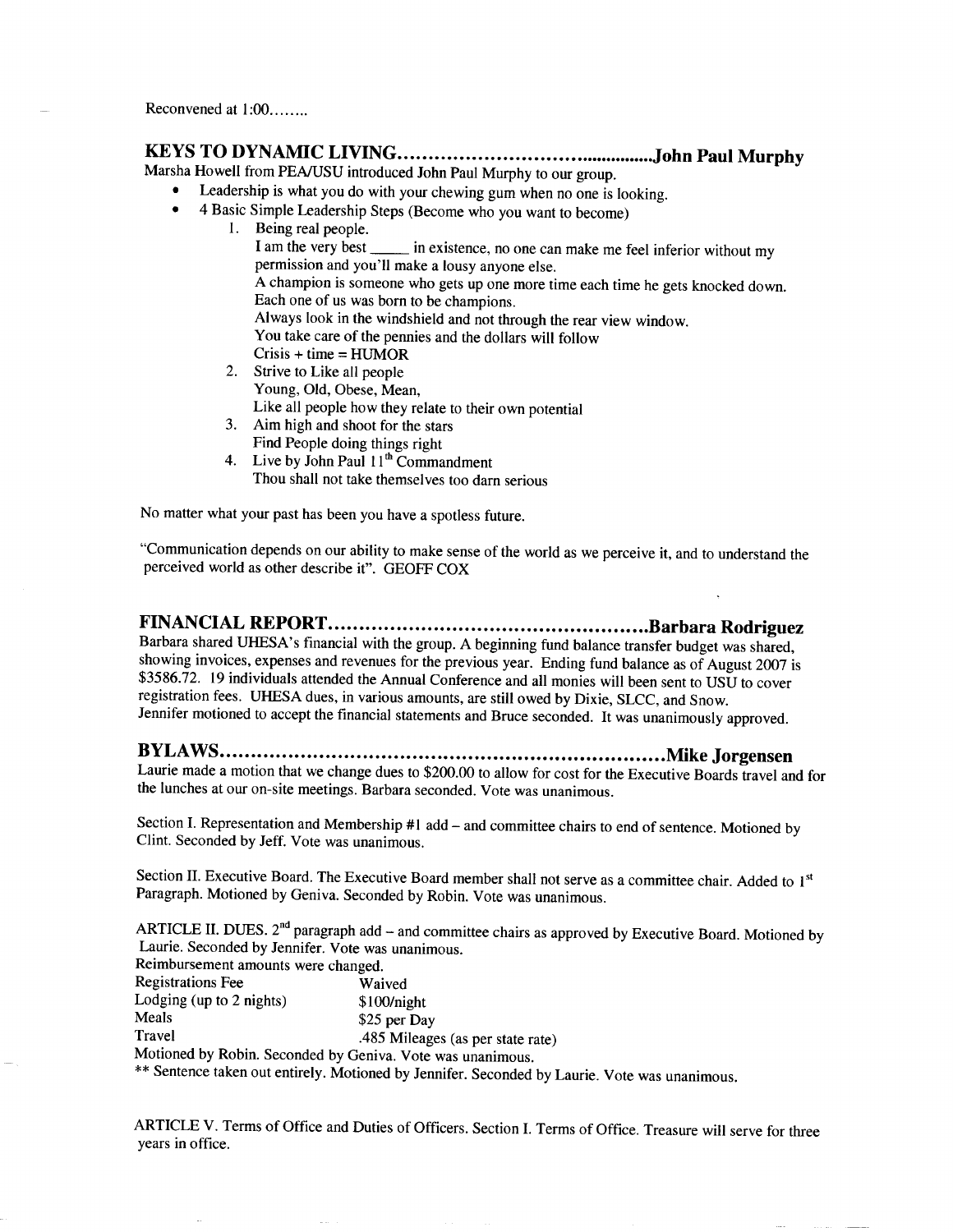## **HOT ISSUES Mike Jorgensen**

UVSC is given 80 hrs for birth leave. Do not use vacation or sick leave. It is for the mother or the father. They have up to a year to use it.

Paid service.

Dixie \$3000/yr for President \$1500 spring and fall Pay \$3 per month for dues to be used for socials. UVSC \$1500/yr President (Serves for two years) \$ 500/yr Secretary SUU \$3000 President \$1200 Secretary

#### YEARS of SERVICE.

Weber: Lunch, spouse is invited, slide show. Choose a gift out of a catalog. UVSC: 5 yr -Lunch 10 yr Dinner. Choose a gift out of a catalog UofU: Dinner after 20 years. \$50.00 gift. 3 staff gets \$1000 CEU: Breakfast, names announced, Plaques given for 20 or 25 years. SLCC: Banquet, spouse invited, group picture, gift. Snow: Assembly at 1<sup>st</sup> of the school year, shirt, gift certificate. Dixie: 10 yr increments. Watch at 10 years. Staff employee of the semester. SUU: Plaque. 30-35 opening social lunch USU: Lunch, Gifts vary for years of service.

USE IT OR LOSE IT: When does each institution use it or lose it end.

| Weber: October     | USU: December | Uof U: December |
|--------------------|---------------|-----------------|
| SUU: June          | UVSC: June    | CEU: June       |
| SLCC: September 28 | Snow: June    | Dixie: December |

### **ELECTIONS Jennifer Evans and Mike Jorgensen** Nominees for President-Elect: Jeff Sirrine, Bruce Tebbs, Jill Ballard and Clint Moser

Nominees for Secretary: Jill Ballard, Geniva Brooks Karen Hoffman and Laurie Sullivan.

No Nominees or Election for Treasurer: Barbara Rodriguez is fulfilling a three year term.

Motion to close nominations was made and seconded. Vote was unanimous.

Each nominee was asked if they would be willing to serve.

Ballots were distributed. Results are: President-Elect: Clint Moser, WSU Secretary: **Jill Ballard, USU** 

Some of the door prizes were given out. The rest will be given out tomorrow.

Meeting adjourned at 4:30 pm and will reconvene on August 11 at 8:30 am.

Meet in front of the university inn for a bus tour that will end up at Mack Park. Dutch oven dinner and entertainment will be held at Mack Park in Smithfield 7:00 p.m.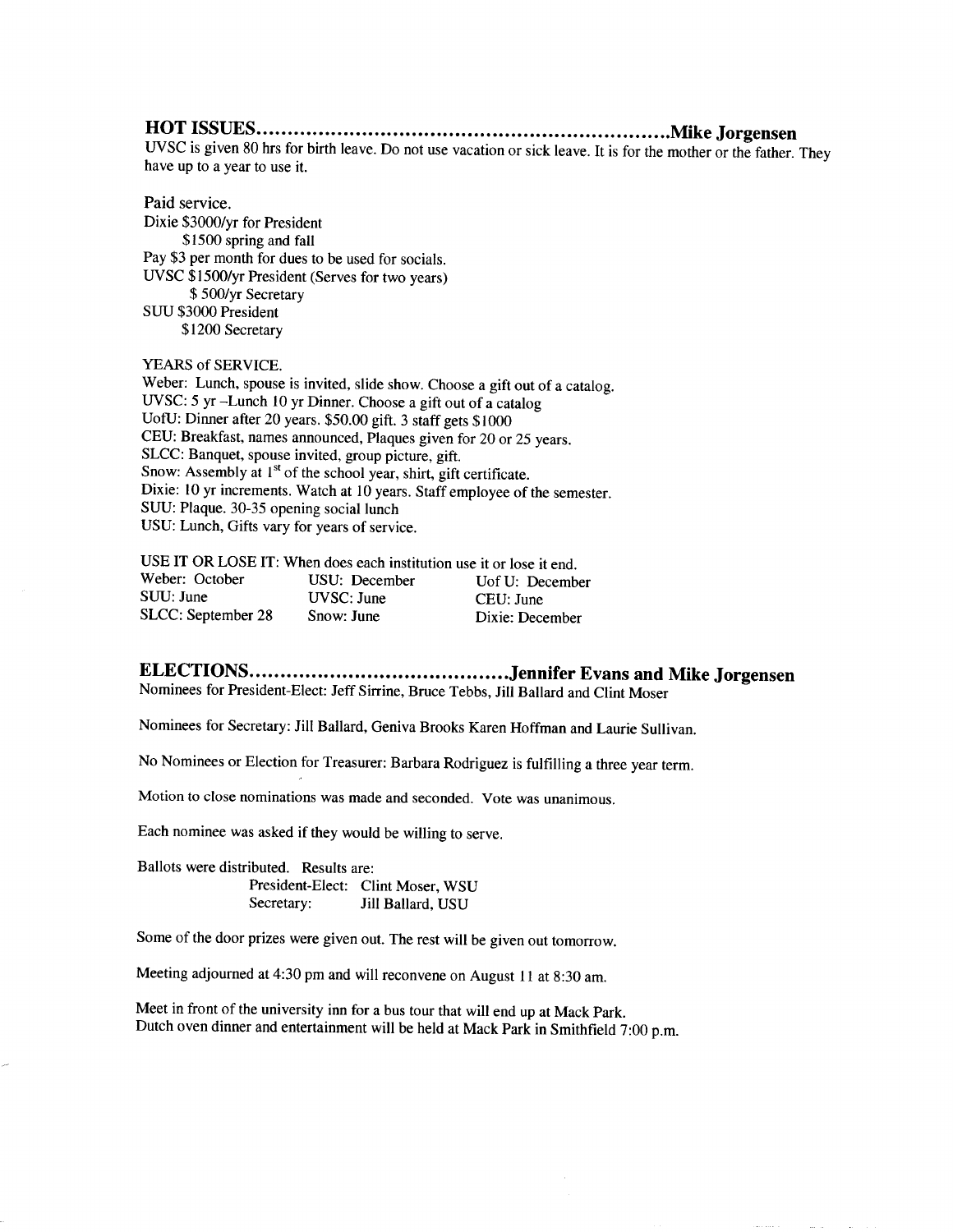UHESA Meeting  $#$  (continued  $-$  Day 2) Utah State University August 10, 2006 8:30 a.m.  $-1:00$  p.m.

## **BREAKFAST and BUSINESS ITEMS Laurie Sullivan**

Meeting called to order at 9:00 am. Marsha Howell introduced USU President Stan Albrecht. He talked to us about things going on at USU and some of the partnerships with other higher education institutions. 25% of USU's funds come from the state. We all need to work together with our institutions and with our legislators. It was opened up to Q&A.

## **UHESA LEGISLATIVE COMMITTEE Butch Steffen**

Fred Hunsaker, Legislator and VP for Finance at USU gave a presentation on **Understanding the Life of a Local Legislator: Making Effective Contacts for Shaping Policy Decisions in Higher Education. He gave us caution and tips to get involved.**

**• Engaging the Political Process as Higher Education Employees: Politicians do not view themselves as Higher Education** (H.E.) **experts. They generally see themselves as the officially elected public keeper of society, politics and the economy. Over the last decade, H. E. has drawn the attention of the public and thereby politicians**

**because of the impact H. E. has on our nation and individuals.**

**I encourage you to join your state legislators in examining existing higher education legislation and developing new legislation when and where needed.**

**Legislators need you at the table!**

**1. Be a player**

- **2. Obtain legislative success by being your own lobbyists**
- **3. Make it a united effort**
- **4. Get to know those individuals who have been elected to represent you**
- **5. Make a point of knowing the legislation being proposed**
- **6. Think long-term/initiatives**
- **7. Make constituent contacts with legislators**
- **8. Do not offend**
- **9. Make the legislator's job easier by being a creditable hardworking colleague**
- **10. Present solutions to problems by narrowing the many H. E. issues to one or two**
- **11. Put a face on the effect of legislation**
- **12. Remain in constant contact with elected representatives**

Now is the time. Get together as a group and then work with your institution. Meet with your legislators.

Butch met separately with his legislative group and then they brought back priorities for UHESA day at the capitol.

He would like to get the Legislative Letter out in September.

Butch comment that 5 legislators really appreciated UHESA's work. UHESA day last year was well attended. Our priorities that were received last year were 3.5% salary, 1.5% retention, 9% health benefits. Salary cap issue was not approved.

This year's priorities: Salary Compensation, Health Benefits, Staff Retention.

It was decided to go with:

- 1. UHESA requests a 4% salary increase with continued coverage of health insurance costs.
- 2. UHESA requests additional funding for retention of staff members.
- 3. UHESA requests that Higher Education be exempt from the spending cap on any budget surplus.

We need to push a little but stay reasonable. We pushed for a COLA for the first couple of years and it didn't go anywhere. We need to back up what we are asking for.

Butch would like us all to look at the letter when we get it and provide feedback to him ASAP.